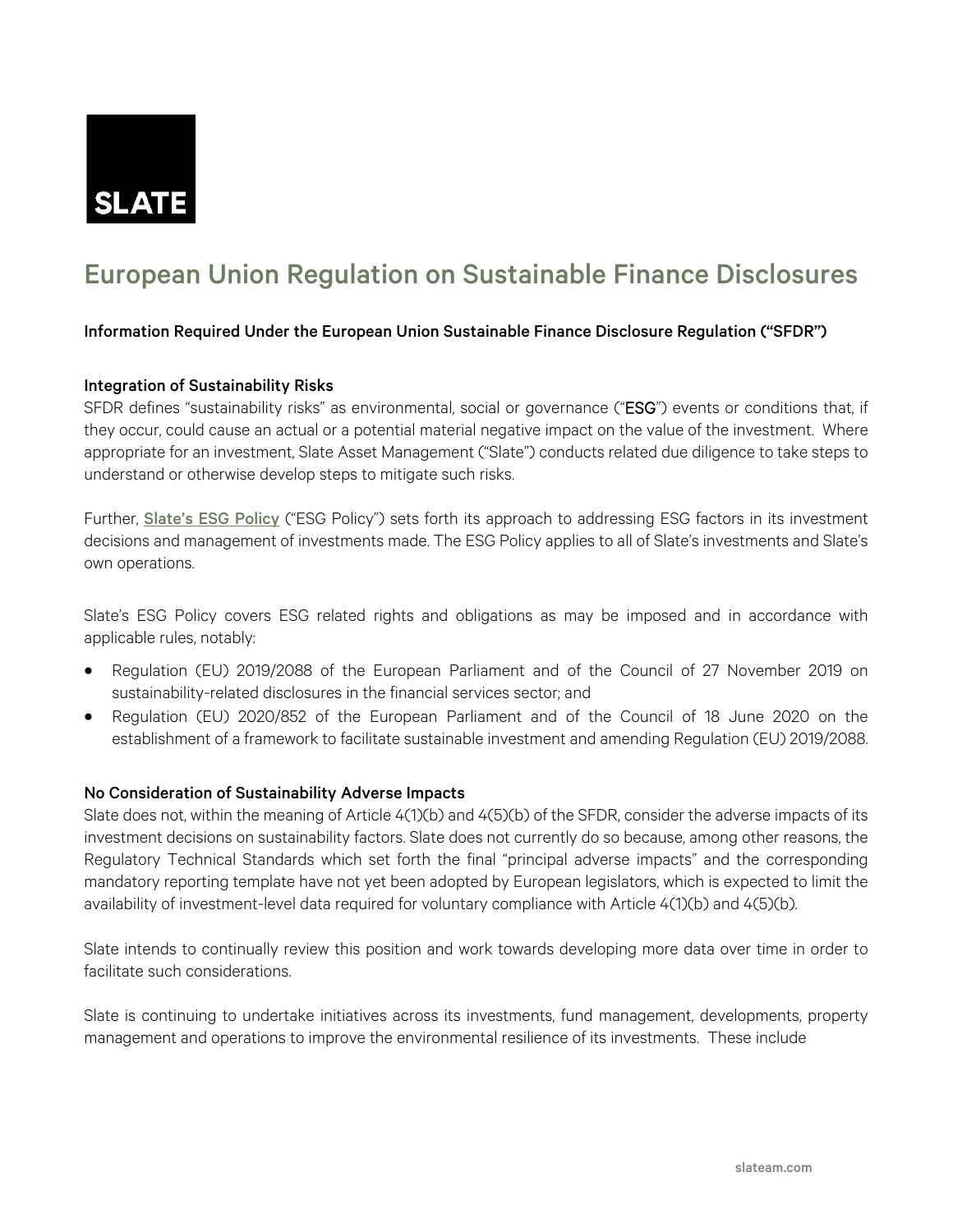enhancements to our designs, investment locations, energy options and property management activities. Slate's approach to managing climate risks will be incorporated into Slate's risk management framework and our responses will be based on long-term outcomes.

## Transparency of remuneration policies in relation to the integration of sustainability risks

Slate seeks to make remuneration an effective means for attracting and retaining employees who contribute to various aspects of performance while ensuring appropriate risk management and compliance on the part of all employees.

Slate's remuneration practices are designed to promote sound and effective risk management and not to encourage risk-taking which is inconsistent with the risk appetites or profiles of the investments being overseen.

Variable compensation for employees is primarily based on a weighting of individual and firm performance against certain relevant objectives. All employees receive a rating which is a function of both behavior and performance, which ensures performance is assessed not only on what is achieved but also on how it is achieved. These factors include consideration of performance for certain employees where specific sustainability targets are present or where certain of their duties have relevant sustainability outcomes. Further, performance ratings are impacted in cases of an employee's non-compliance with policies, including Slate's ESG Policy.

# Promotion of Environmental and Social Characteristics

## Environmental or Social Characteristics

Slate European Essential Real Estate Income Fund (the "Fund") promotes environmental and/or social characteristics in accordance with Article 8 SFDR. The General Partner of the Fund aims to continuously improve the ESG results of the Fund with a strong focus on the following:

- Manage climate change related risks and opportunities
	- o Incorporate climate change considerations in risk management, acquisitions, capital planning and developments
	- o Identify, evaluate and address transition and physical climate change risks and improve resilience to market and climate events
	- o Measure direct greenhouse gas emissions (scope 1[1](#page-1-0) , scope 2[2](#page-1-1) ) from each Fund property and evaluate against market benchmarks
	- o Set greenhouse gas reduction targets
	- o Identify and invest, where appropriate, in opportunities relating to climate change, including lowcarbon equipment and materials and on-site renewable energy generation and storage, and seek targeted subsidies and financing
	- o Educate property managers and tenants on climate change and collaborate with tenants on specifications and designs to identify improvement opportunities
	- o Facilitate the transition to low-carbon and electric transportation by considering mass transit, electric and hydrogen transportation infrastructure in new developments

<span id="page-1-0"></span><sup>&</sup>lt;sup>1</sup> Scope 1 emissions refers to direct portfolio greenhouse gas emissions (e.g. burning of natural gas for building heat directly releases greenhouse gas emissions)

<span id="page-1-1"></span><sup>&</sup>lt;sup>2</sup> Scope 2 emissions refers to indirect greenhouse gas emissions from portfolio purchased energy (e.g. building electricity use, purchased steam or cooling)